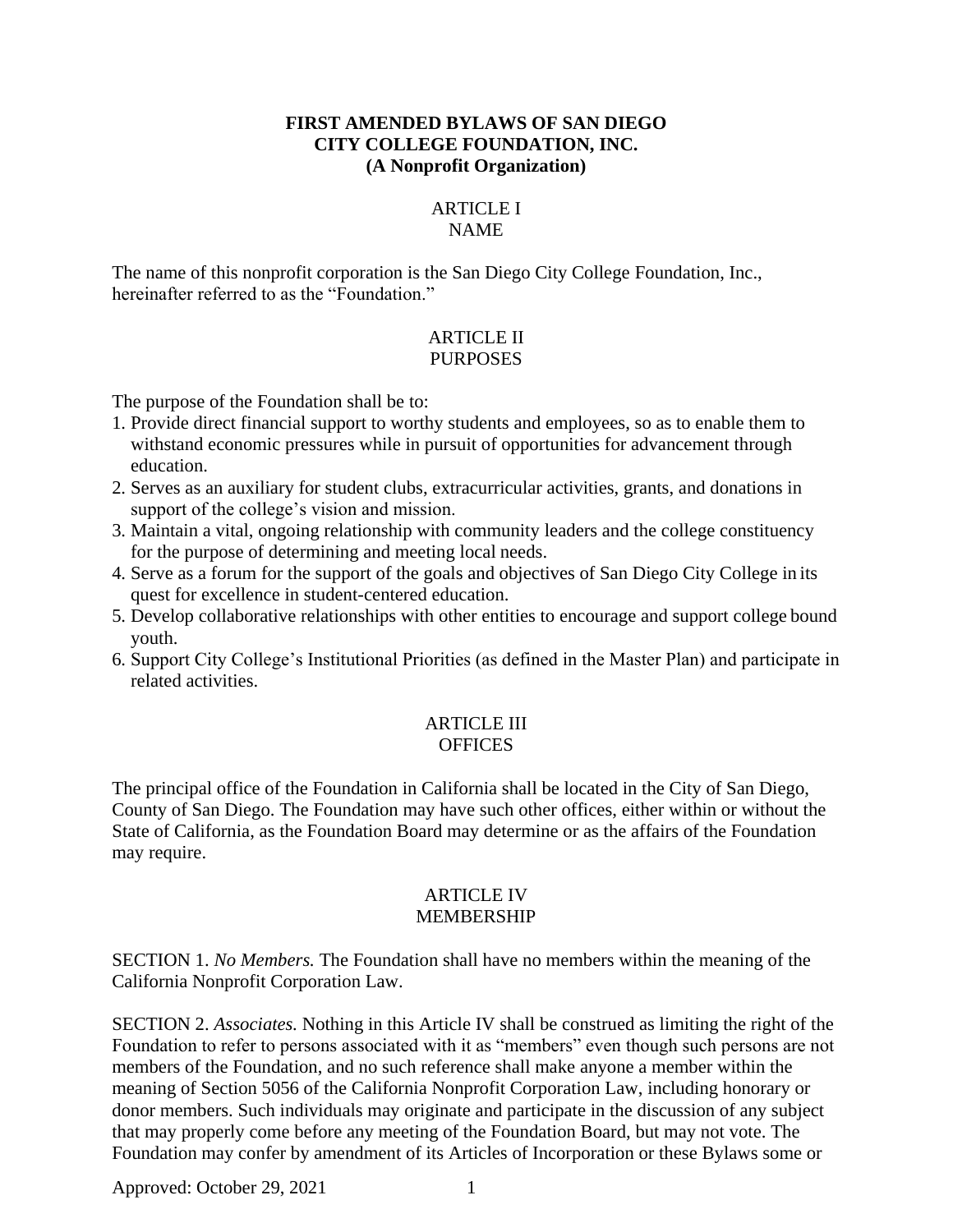all of the rights of a member, as set forth in the California Nonprofit Corporation Law, upon any person who does not have the right to vote for the election of members of the Foundation Board of Directors (members of the Foundation Board), on a disposition of substantially all of the Foundation's assets, on the merger or dissolution of it, or on changes to its Articles of Incorporation or Bylaws, but no such person shall be a member within the meaning of Section 5056. The Foundation Board may also, in at its discretion, without establishing memberships, establish an advisory council or honorary board or such other auxiliary groups as it deems appropriate to advise and support the Foundation.

SECTION 3. *Authority Vested in the Foundation Board.* Any action that would otherwise require approval by a majority of all members or approval by the members shall require only approval by members of the Foundation Board. All rights that would otherwise vest in the members shall vest in the Foundation Board.

## ARTICLE V THE FOUNDATION BOARD

SECTION 1. *General Powers.* Subject to the provisions and limitations of the California Nonprofit Corporation Law and any other applicable laws, and subject to any limitations of the Articles of Incorporation or these Bylaws, the activities and affairs of the Foundation shall be managed by the Foundation Board.

SECTION 2. Number, Tenure, Selection and Qualifications. Membership on the Foundation Board of Directors shall be comprised of up to eleven (21) voting members, the president of San Diego City College (non-voting), and the President's Office support staff (non-voting). Two (2) of the voting members on the Foundation Board shall be of San Diego City College:

1. The Scholarship Coordinator (provides oversight of Foundation scholarships and donor relations)

Foundation Board of Directors may serve up to two (2) consecutive three (3) year terms. In the case of a sudden vacancy, the Foundation Board will consider new members via nomination and a vote of its members. Voting for the appointment of new members of the Foundation Board may be completed in person, via email, and/or via proxy.

It is recommended that the Foundation maintain a balance of membership between business community, alumni, students, and the campus community. Annually, members of the Foundation shall submit a Conflict of Interest Form adopted by San Diego City College under the Political Reform Act, if applicable, or such other conflict of interest policy as may be adopted by the Foundation.

SECTION 3. Nominations by Committee. The Chair of the Foundation Board shall work with the college to appoint a committee to designate qualified candidates for election to the Foundation Board. A nominating committee shall designate qualified candidates based upon their support for the mission and goals of the Foundation and upon their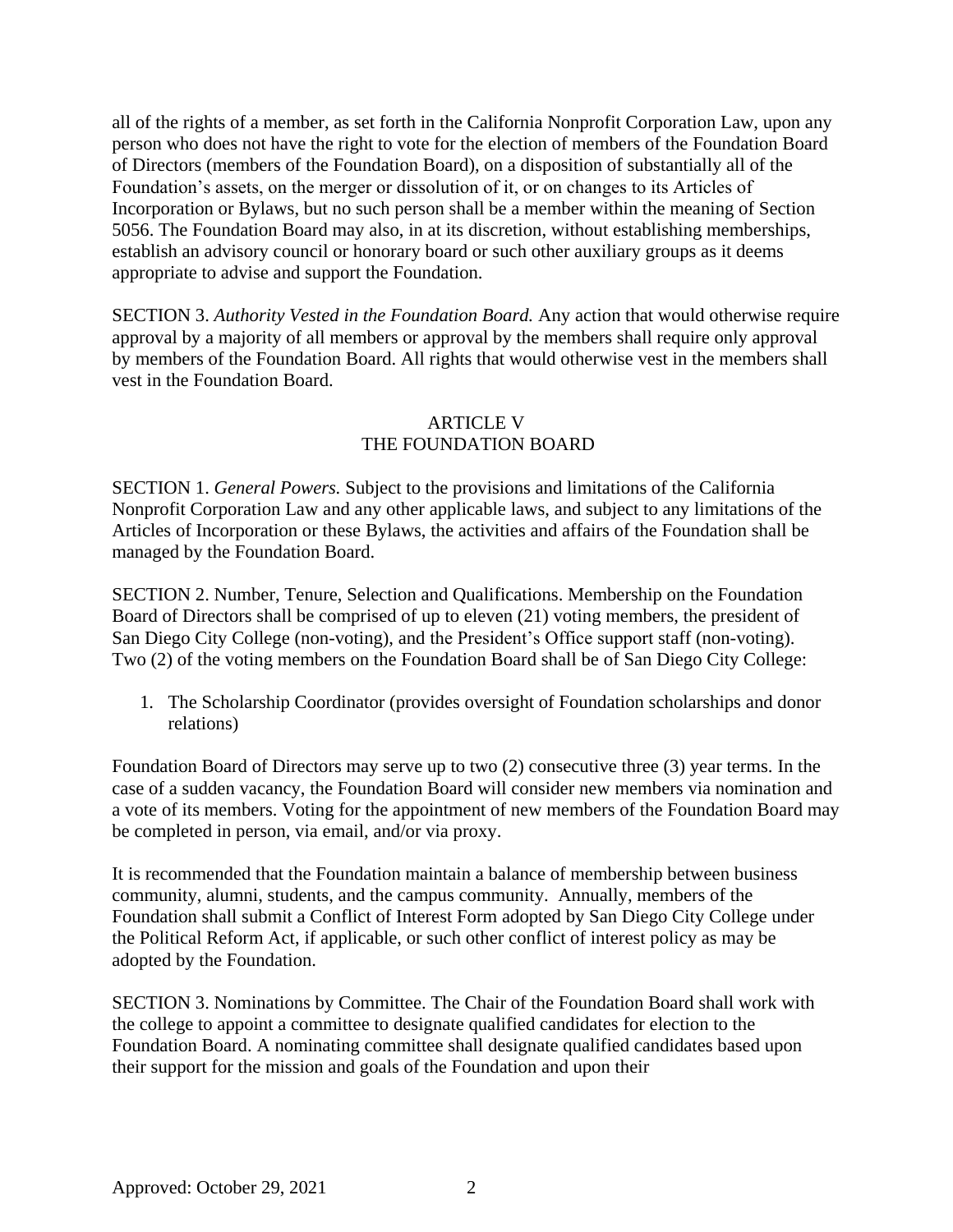ability to minimum of \$1000.00 annually for the endeavors of the Foundation. A new member can be brought forth via a recommendation to the full board from the Chair and/or the college president. The Foundation Board shall vote on new members prior to the person being added to the board.

SECTION 4. *Removal of a Member of the Foundation*. A member of the Foundation may be removed from office without cause by an affirmative vote of two-thirds of the total members of the Foundation Board. Such vote shall be by secret written ballot. Having missed three consecutive meetings, a member of the Foundation will be contacted by the Chair of the Foundation Board or designee to review Foundation Board roles and responsibilities and to discuss continued participation on the Foundation Board. In addition, Chair of the Foundation Board or designee may make a recommendation to the full Foundation Board on the continuation of the delinquent member participation on the Foundation Board.

SECTION 5. *Annual Planning Meetings (Retreat).* The Foundation Board shall host an annual planning retreat during the summer for the purpose of planning, election of or appointment of officers and the transaction of such other business as may properly be brought before the meeting. This meeting shall be designed to establish goals, programming and an annual budget.

SECTION 6. *Regular Meetings*. Regular meetings of the Foundation Board shall be held monthly during the months of September through June. The Foundation Board shall provide by resolution the time and place, for the holding of the annual meeting and these regular meetings of the Foundation Board without other notice than such resolution.

SECTION 7. *Special Meetings*. Special meetings of the Foundation Board may be called by or at the request of the Chair or any two (2) members of the Foundation. The person or persons authorized to call special meetings of the Foundation Board may fix any place, including by conference call or other related technologies, as the place for holding any special meeting of the Foundation Board.

SECTION 8. *Notice*. Notice of any special meeting of the Foundation Board shall be given at least forty-eight (48) hours previously thereto by written notice delivered personally or sent by mail, email or fax to each member of the Foundation at their address as shown by the records of the Foundation. If mailed, such notice shall be deemed to be delivered when deposited in the United States mail in a sealed envelope so addressed with postage thereon prepaid.

SECTION 9. *Quorum*. A simple majority (50+1) of the Foundation Board shall constitute a quorum for the transaction of business at any meeting of the Foundation Board; but if less than the majority of the members of the Foundation are present at said meeting, a majority of the members of the Foundation present may adjourn the meeting without further notice.

SECTION 10. *Manner of Acting*. The act of a majority of the members of the Foundation present at a meeting at which a quorum is present shall be the act of the Foundation Board, unless the act of a greater number is required by law or by these Bylaws.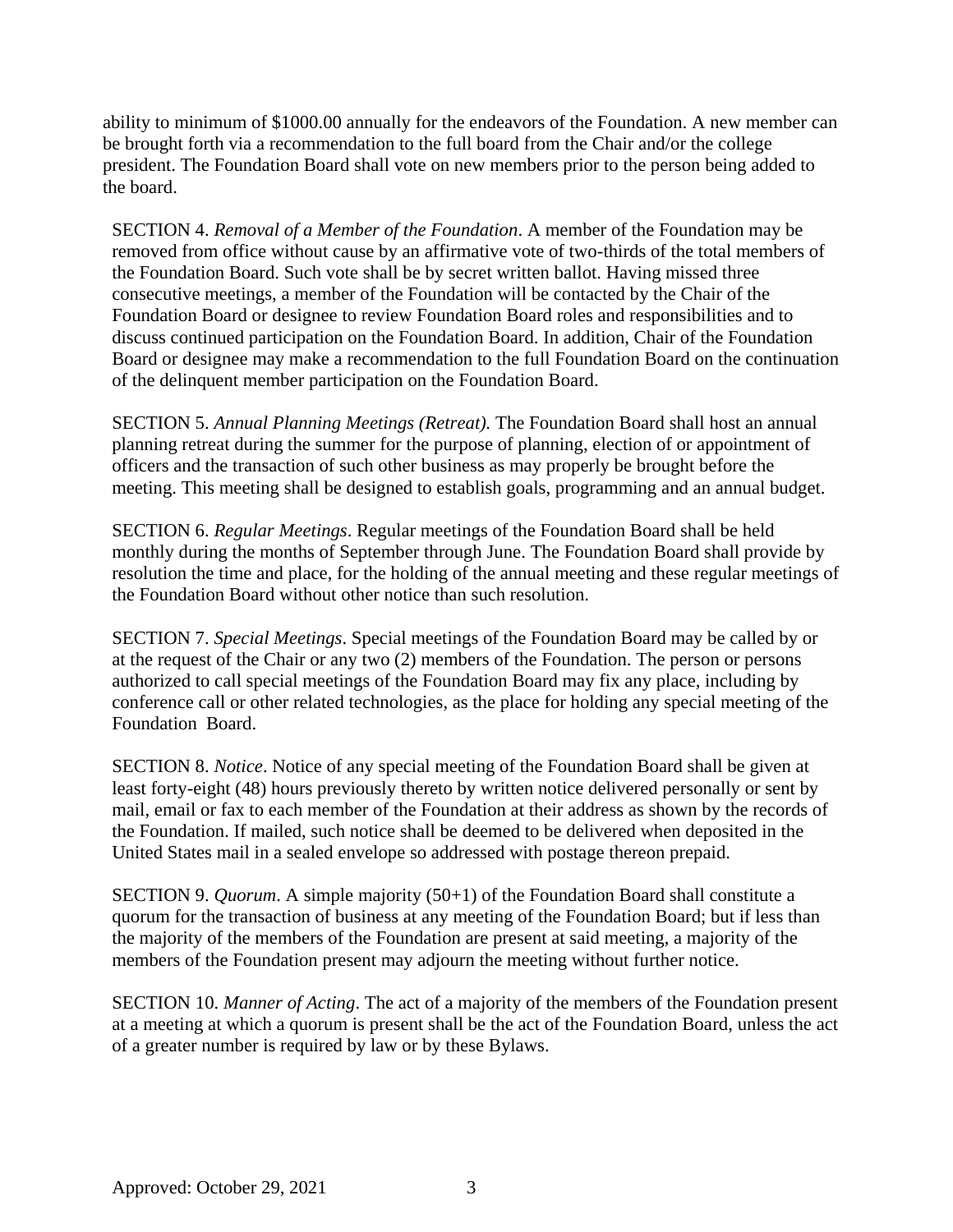SECTION 11. *Vacancies*. Any vacancy occurring in the Foundation Board and any membership of the Foundation to be filled by reason of an increase in the number of members of the Foundation may be filled by appointment by the remaining members of the Foundation. Such a vacancy should be filled within sixty (60) days from the date of resignation of a current member of the Foundation or from the date of creation of a new membership of the Foundation. A member of the Foundation selected to fill a vacancy shall be selected for the unexpired term of their predecessor in office. Any vacancy will change the percentage required for a simple majority.

SECTION 12. *Compensation* members of the Foundation as such shall not receive any stated salaries for their services; however, the Foundation Board may approve the reimbursement of a member of the Foundation's actual and necessary expenses incurred in the conduct of the Foundation's business. The Foundation may carry liability insurance respecting the conduct of the Foundation's business by the members of the Foundation. Subject to Article V, Section 15 and the California Nonprofit Corporation Law, nothing herein shall preclude a member of the Foundation from serving the Foundation in any other capacity, including without limitation as an officer, agent, or employee of the Foundation, and receiving compensation for such service so long as such compensation is recorded on the member of the Foundation's Conflict of Interest Statement. Failure to do so may result in disciplinary action as set forth by the Chair of the Foundation Board, including dismissal from the Foundation Board.

SECTION 13. *Action Without Meeting*. Any action required or permitted to be taken at a meeting of the Foundation Board may be taken without a meeting if a consent in writing, setting forth the action so taken, shall be signed by all of the members of the Foundation or acknowledged by email or phone. Such consent(s) shall have the same effect as a vote of the Foundation Board and shall be filed with the minutes of the Foundation Board proceedings. For purposes of this section only, the phrase "all members of the Foundation Board" shall not include any "interested persons" as defined in Article V, Section 15.

SECTION 14. *Appointment of Advisors*. the Foundation Board shall appoint a member of the Foundation to serve as an advisor, or at the Foundation Board's discretion establish an advisory body, to recommend proposals to the Foundation Board from San Diego City College faculty and staff. Additional advisors may be appointed by the Foundation Board to serve in an advisory capacity.

SECTION 15. *Restriction on Interested Members of the Foundation*. Not more than forty-nine percent (49%) of the persons serving on the Foundation Board at any time may be interested persons. An interested person is (a) any person being compensated by the Foundation for services rendered to it within the previous twelve (12) months, whether as a full-time or parttime employee, independent contractor, or otherwise; and (b) any brother, sister, ancestor, descendant, spouse, brother-in-law, sister-in-law, son-in-law, daughter-in-law, mother-in-law, or father-in-law of any such person. However, any violation of the provisions of this section shall not affect the validity or enforceability of any transaction entered into by the Foundation.

SECTION 16. *Standard of Care*.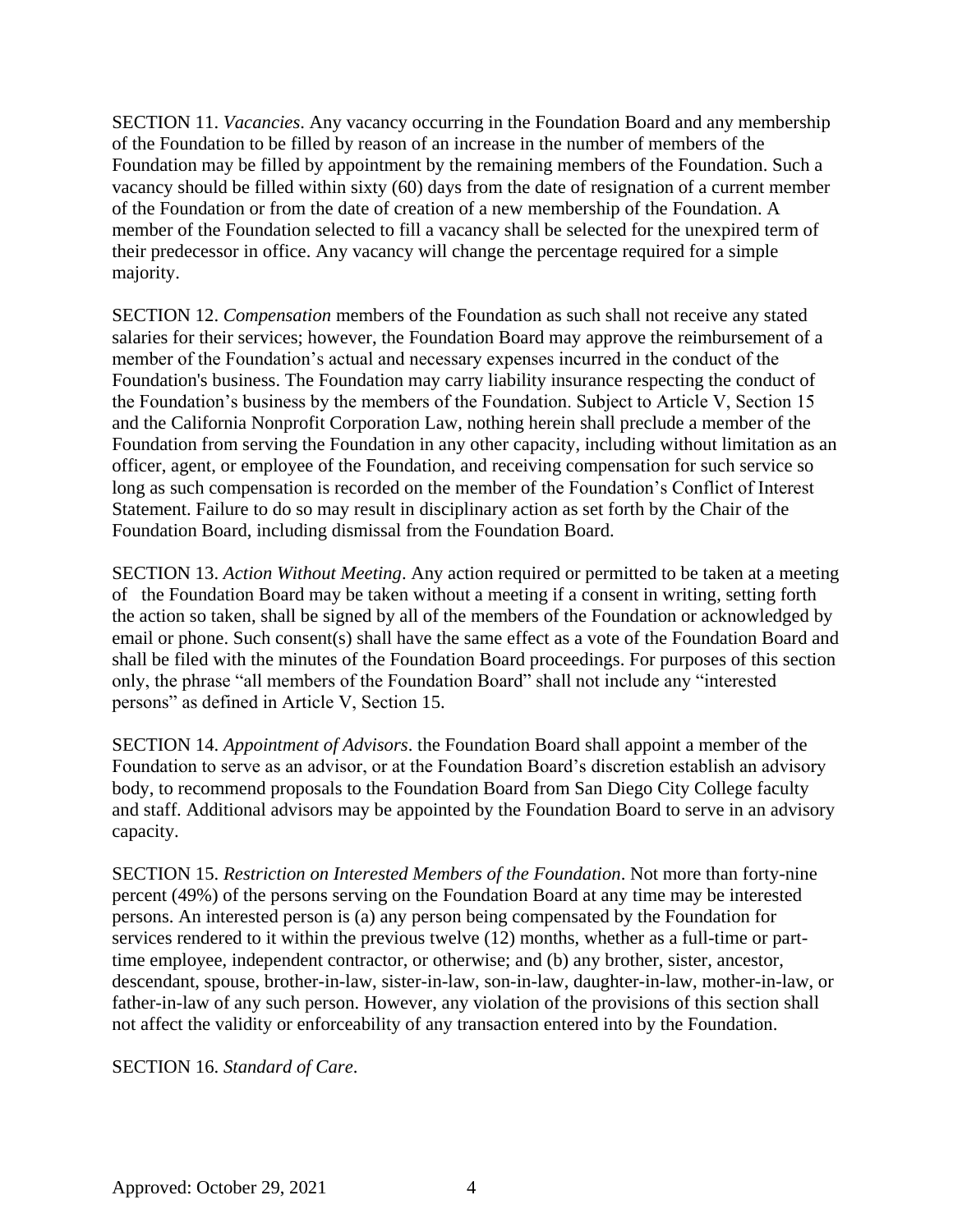(a) A member of the Foundation shall perform the duties of a member of the Foundation, including duties as a member of any committee of the Foundation Board on which the member of the Foundation may serve, in good faith, in a manner such member of the Foundation believes to be in the Foundation's best interests and with such care, including reasonable inquiry, as an ordinarily prudent person in a like situation would use under similar circumstances.

(b) In performing the duties of a member of the Foundation, a member of the Foundation shall be entitled to rely on information, opinions, reports, or statements, including financial statements and other financial data, in each case prepared or presented by: (i) one or more of the Foundation's officers or employees whom the member of the Foundation believes to be reliable and competent in the matters presented; (ii) legal counsel, independent accountants, or other persons as to matters that the member of the Foundation believes to be within such person's professional or expert competence; or (iii) a committee of the Foundation Board upon which the member of the Foundation does not serve, as to matters within its designated authority, which committee the member of the Foundation believes to merit confidence, so long as, in any such case, the member of the Foundation acts in good faith, after reasonable inquiry when the need therefor is indicated by the circumstances and without knowledge that would cause such reliance to be unwarranted.

SECTION 17. *Non-Liability of Members of the Foundation*. No member of the Foundation shall be personally liable for the Foundation's debts, liabilities, or obligations.

SECTION 18. *Common Membership of the Foundation* Pursuant to Section 5234 of the California Nonprofit Corporation Law, the Foundation shall not be a party to a transaction with another corporation, firm or association in which one or more of its members of the Foundation is also a member of the Foundation or members of the Foundation ("overlapping member of the Foundation(s)") unless, 1) prior to entering into the transaction, the material facts of the transaction and the overlapping member of the Foundation's other membership of the Foundation are fully disclosed or known to the Foundation Board and the Foundation Board authorizes, approves or ratifies the contract or transaction in good faith by a vote sufficient without counting the vote of the overlapping member of the Foundation, or 2) the contract or transaction is just and reasonable to the Foundation at the time it is authorized, approved or ratified. This provision does not apply to transactions covered by Section 5233 of the California Nonprofit Corporation Law.

#### ARTICLE VI **OFFICERS**

SECTION I. *Officers*. The elected officers of the Foundation shall be a Chair of the Foundation Board, a Vice Chair, a Secretary, a Treasurer and such other officers as may be elected in accordance with the provisions of this Article. The officers of the Foundation Board shall constitute the Executive Committee. The Foundation Board may elect or appoint such other officers, including one or more Assistant Secretaries, as it shall deem desirable, such officers to have the authority and perform the duties prescribed by the Foundation Board. Any two or more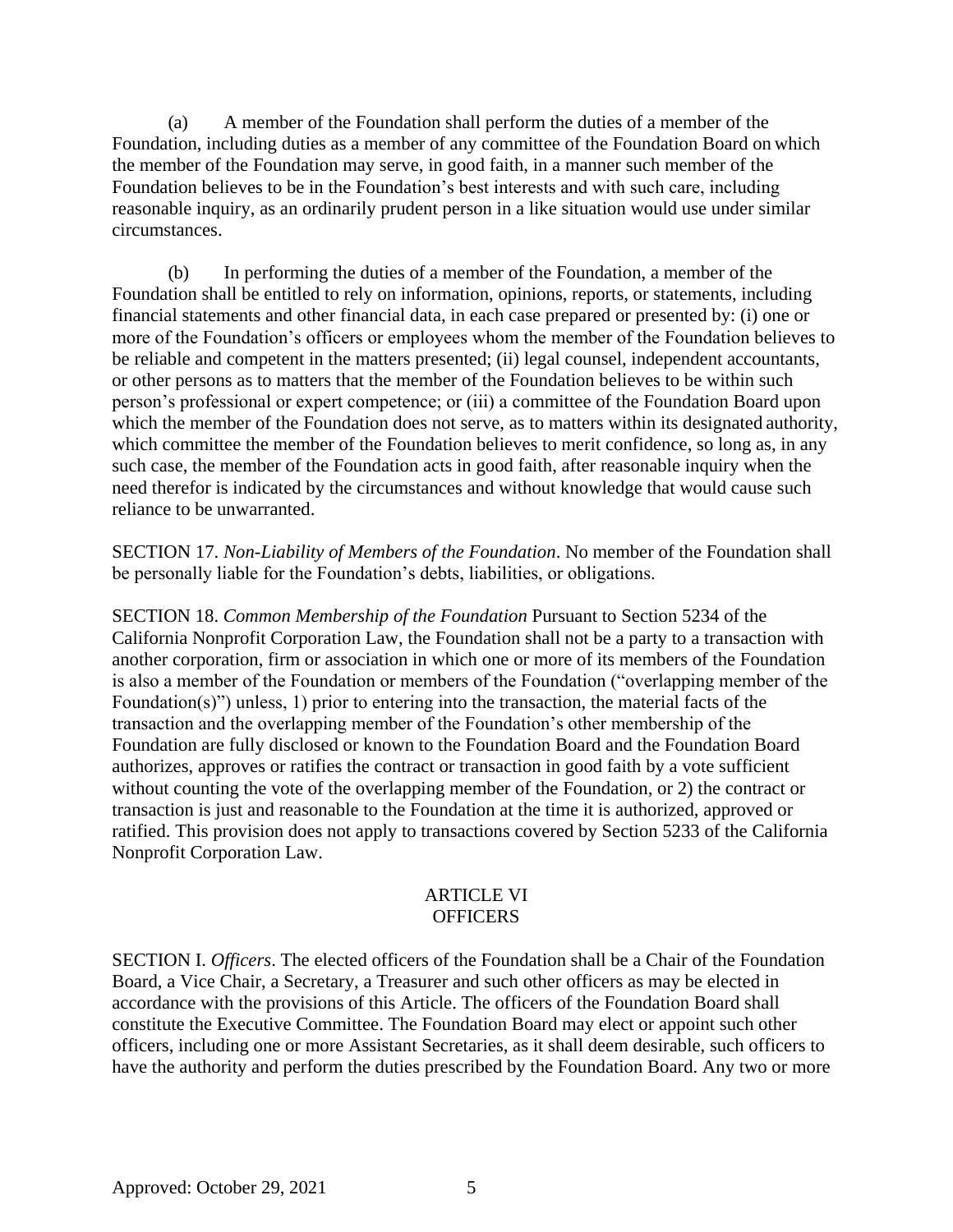offices may be held by the same person, except the offices of Chair of the Foundation Board and Secretary. The Chair of the Foundation Board may be elected or appointed.

SECTION 2. *Election and Term of Office*. The officers of the Foundation shall be elected by the Foundation Board during the summer retreat. New officers and vacancies may be created and filled at any regular or special meeting of the Foundation Board. Each officer shall serve at the pleasure of the Foundation Board, and shall hold office until their term expires, resignation, removal, or other disqualification from service, until their respective successors shall be elected and qualified.

SECTION 3. *Removal*. Any officer elected or appointed by the the Foundation Board may be removed, with or without cause, by the Foundation Board by majority vote at any time or, in the case of an officer appointed by another officer, the person with authority to appoint shall also have the power of removal. The best interests of the Foundation would be served thereby, but such removal shall be without prejudice to the contract rights, if any, of the officer so removed.

SECTION 4. *Resignation*. Any officer may resign at any time by giving written notice to the Foundation Board, but without prejudice to the rights, if any, of the Foundation under any contract to which the officer is a party. Any such resignation shall take effect at the date of the receipt of such notice or at any later time specified therein and, unless otherwise specified therein, the acceptance of such resignation shall not be necessary to make it effective.

SECTION 5. *Vacancies*. A vacancy in any office because of death, resignation, removal, disqualification or otherwise, may be filled by appointment by the Foundation Board for the unexpired portion of the term.

SECTION 6. *Chair of the Foundation Board*. The Chair of the Foundation Board is the principal to preside at all meetings of the members and of the Executive Committee. The Chair may sign, with the Secretary or any other proper officer of the Foundation authorized by the Foundation Board, any deeds, mortgages, bonds, contracts, or other instruments which the Foundation Board has authorized to be executed, except in cases where the signing and execution thereof shall be expressly delegated by the Foundation Board, these Bylaws, or by statute to some other officer or agent of the Foundation; and in general he/she shall perform all duties incident to the office of the Chair of the Foundation Board and such other duties as may be prescribed by the Foundation Board from time to time.

In the event of a vacancy, the Vice Chair and full board will assess a replacement. In the event that a replacement is not identified, the college president may function as the Chair of the Foundation Board. The college president will remain a non-voting member, yet they may need to step in to run the meetings and ensure a smooth transition until such a time when a new Chair is determined by the full board.

SECTION 7. *Vice Chair*. In the absence of the Chair of the Foundation Board or in event of their inability or refusal to act, the Vice Chair shall perform the duties of the Chair of the Foundation Board, and when so acting, shall have all the powers of and be subject to all the restrictions upon the Chair of the Foundation Board. Any Vice Chair shall perform such other duties as may be assigned by the Chair or by the Foundation Board.

SECTION 8. *Treasurer*. The Treasurer shall have charge and custody of and be responsible for

Approved: October 29, 2021 6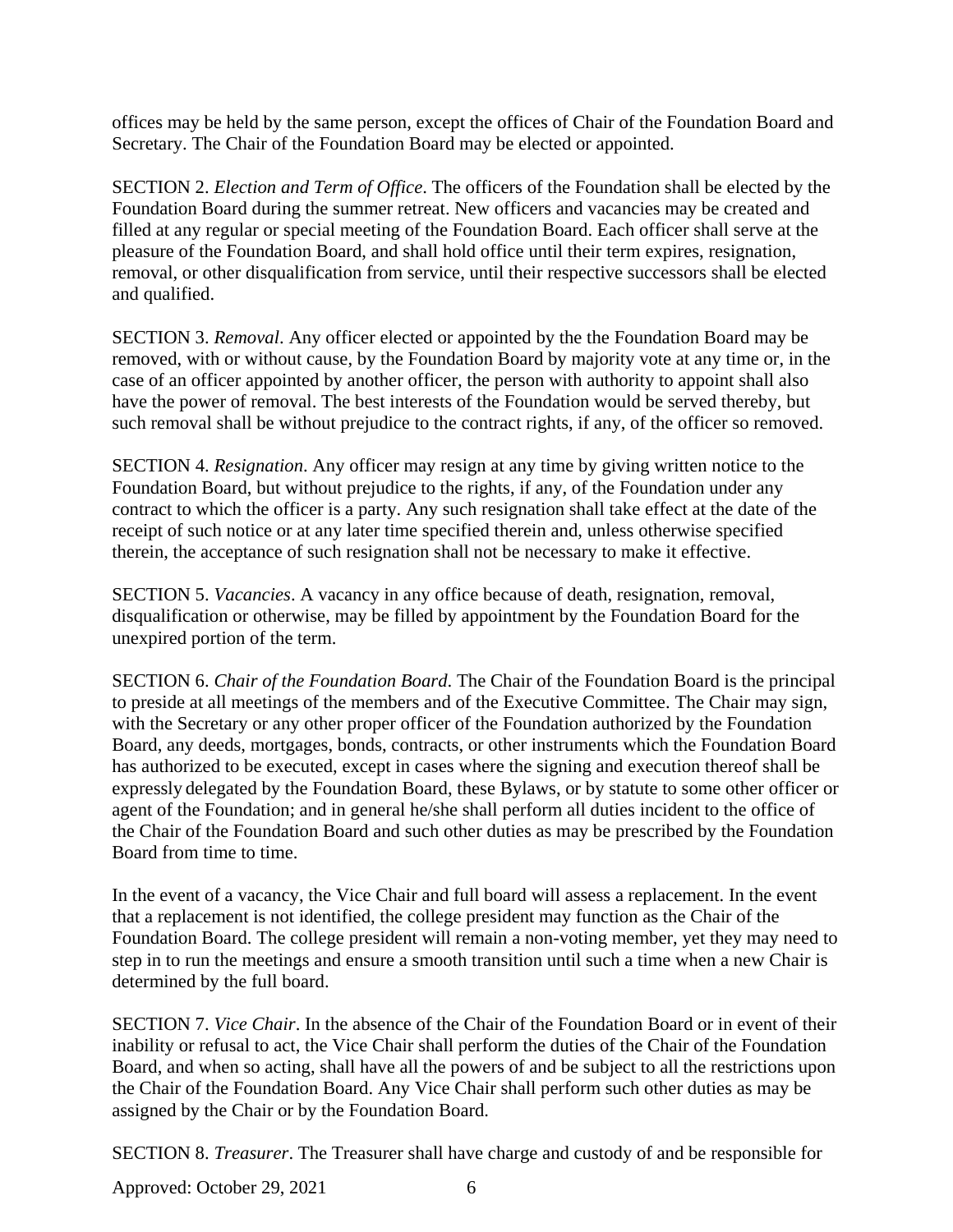all funds and securities of the Foundation; receive and give receipts for monies due and payable to the Foundation from any source whatsoever, and deposit all such monies in the name of the Foundation in such banks, trust companies or other depositories as shall be selected in accordance with the provisions of Article IX of these Bylaws; and in general perform all the duties incident to the office of Treasurer and such other duties as may be assigned to him/her by the Chair or by the Foundation Board.

SECTION 9. *Secretary*. The Secretary shall keep the minutes of the meetings of the members and of the Foundation Board in one or more books provided for that purpose; see that all notices are duly given in accordance with the provisions of these Bylaws or as required by law; be custodian of the corporate records and of the seal of the Foundation and see that the seal of the Foundation is affixed to all documents, the execution of which on behalf of the Foundation under its seal is duly authorized in accordance with the provisions of these Bylaws; keep a register of the post office address of each member which shall be furnished to the Secretary by such member or donor; and in general perform all duties incident to the office of Secretary and such other duties as may be assigned to him/her by the Chair of the Foundation Board or by the Foundation Board.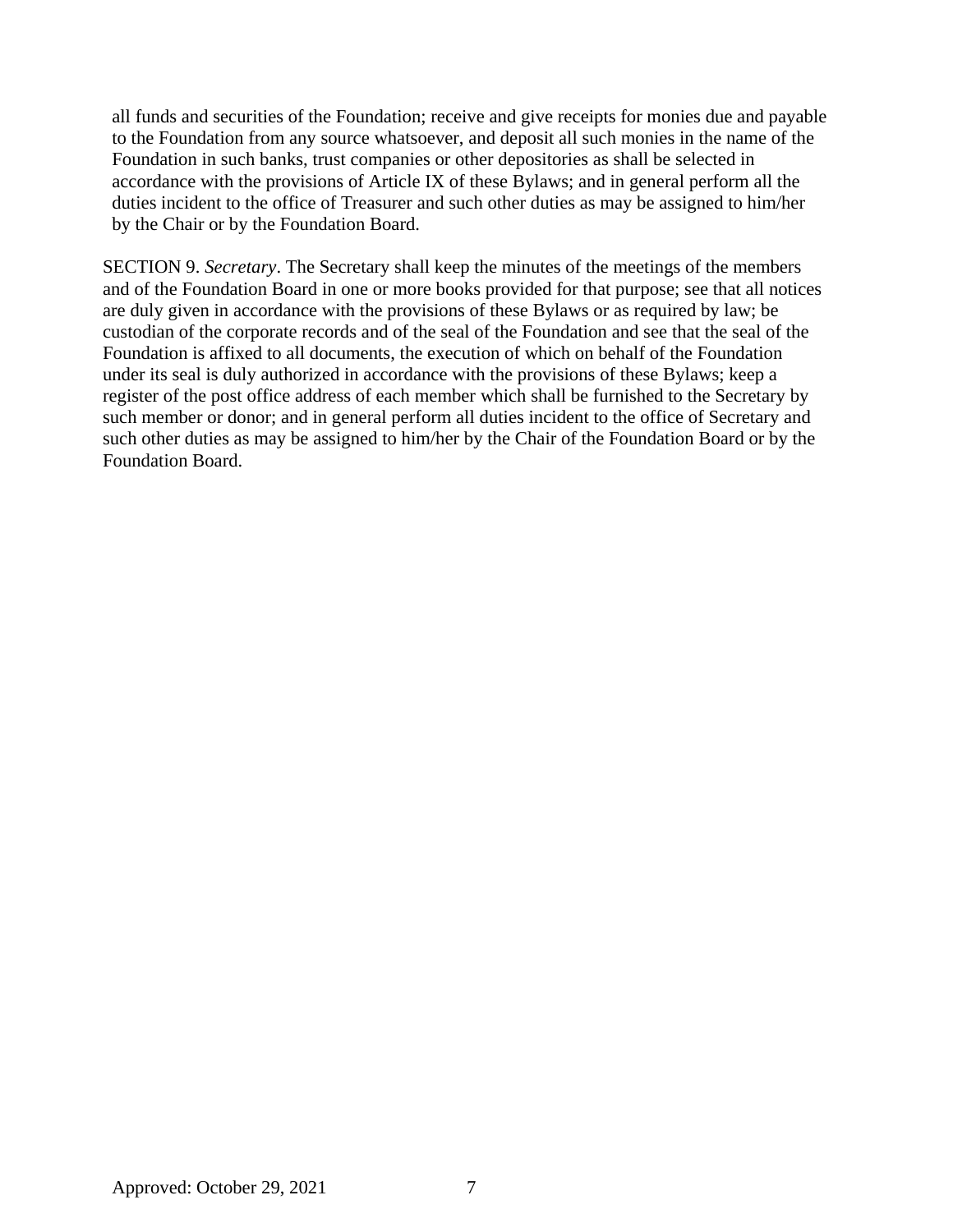### ARTICLE VII **COMMITTEES**

SECTION 1. *Committees*. Committees having and exercising the authority of the Foundation Board in the management of the Foundation may be appointed by the Chair of the Foundation Board as designated by a resolution adopted by a majority of the members of the Foundation present at a meeting at which a quorum is present. Except as otherwise provided in such resolution, members of each such committee shall be members of the Foundation.

SECTION 2. *Meetings*. Committee meetings may be held without notice at such time and at such place as shall from time to time be determined by the committees, and special meetings of the committees may be called by the Chair or any two members thereof upon three days' notice of the other members of such committee, or on such shorter notice as may be agreed to in writing by phone or email, by each of the other members of such committee, given either personally or in the manner provided by these Bylaws pertaining to notice for members of the Foundations meetings.

SECTION 3. *Ex Officio Members*. The Chair and Vice Chair of the Foundation Board shall be ex officio members of all committees.

SECTION 4. *Vacancies*. Vacancies in the membership of any committee may be filled by the Chair of the Foundation Board who shall also have the power to remove any member of any committee whenever in his/her judgment the best interests of the Foundation shall be served by such removal.

SECTION 5. *Quorum*. Unless otherwise provided in the resolution of the Foundation Board designating a committee, a majority of the whole committee shall constitute a quorum and the act of a majority of the members present at a meeting at which a quorum is present shall be the act of the committee.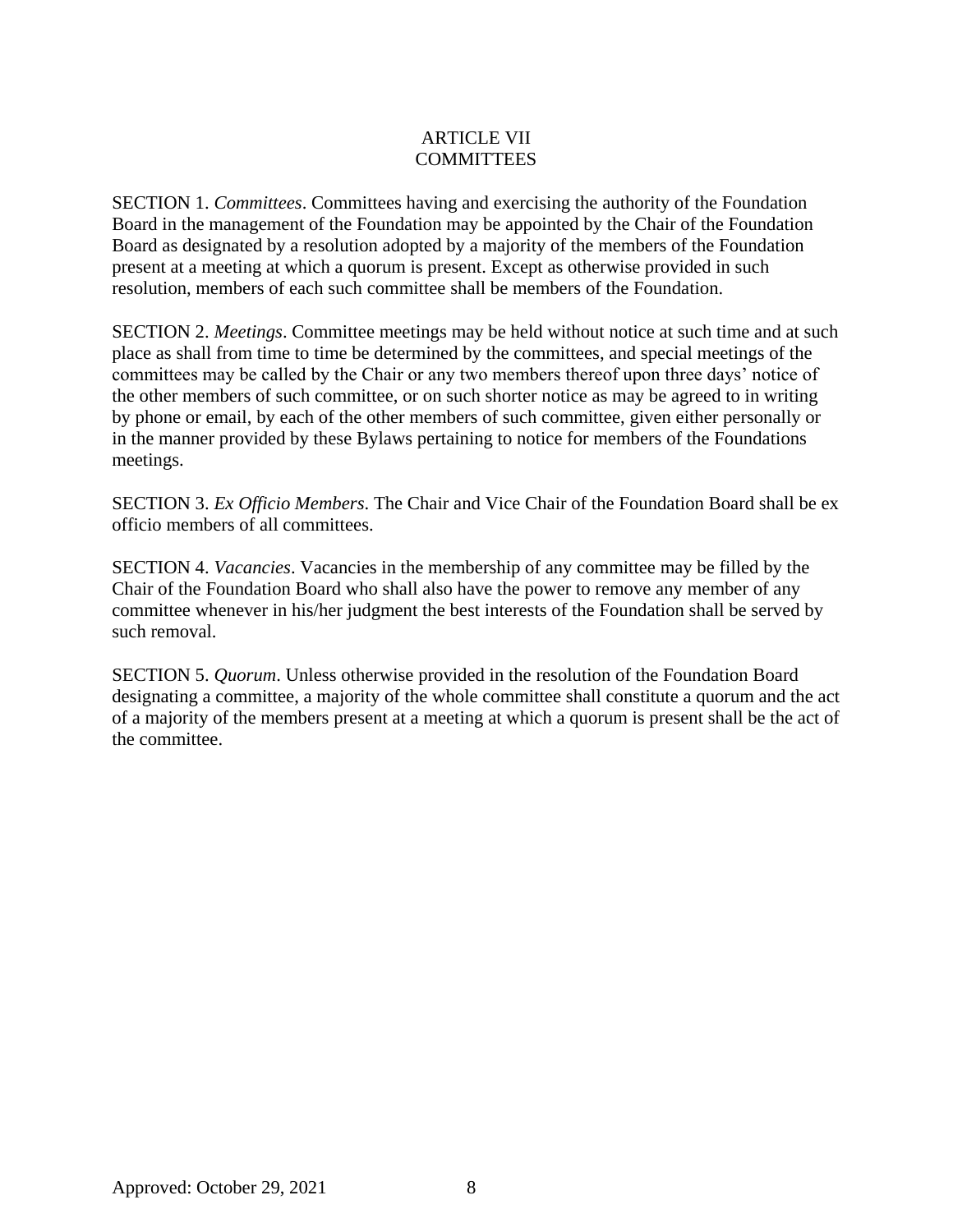SECTION 6. *Rules*. Each committee may adopt rules for its own governance not inconsistent with these Bylaws or with rules adopted by the Foundation Board.

## ARTICLE VIII SELF-DEALING TRANSACTIONS

SECTION 1. *Definition*. Self-dealing transaction means a transaction to which the Foundation is a party and in which one or more of the members of the Foundation has a material financial interest ("interested members of the Foundation"), except that the following will not be deemed a selfdealing transaction, but are instead subject to the general standard of care by the Foundation Board:

(a) An action by the Foundation Board fixing the compensation of a member of the Foundation as a member of the Foundation or officer of the Foundation;

(b) A transaction which is part of a public or charitable program of the Foundation if the transaction is (1) approved or authorized by the Foundation in good faith and without unjustified favoritism, and (2) results in a benefit to one or more members of the Foundation or their families because they are in a class of persons intended to be benefited by the public or charitable program;

(c) A transaction of which the interested members of the Foundation have no actual knowledge, and which does not exceed the lesser of, (i) one percent (1%) of the Foundation's gross receipts for the fiscal year immediately preceding the year in which such transaction occurs, or (ii) One Hundred Thousand Dollars (\$100,000);

(d) A transaction the Attorney General has approved either before or after it was consummated;

(e) A transaction with respect to which the following facts are established:

- i. The Foundation entered into the transaction for its own benefit;
- ii. The transaction was fair and reasonable as to the Foundation at the time the Foundation entered into the transaction;
- iii. Prior to consummating the transaction or any part thereof, the Foundation Board authorized or approved the transaction in good faith by vote of a majority of t the members of the Foundation then in office excluding the vote of the interested member(s) of the Foundation and with knowledge of the material facts concerning the transaction and the interested members of the Foundation's interest in it. Except as provided in paragraph (v) of this subsection, action by a committee of the Foundation Board will not satisfy this requirement; and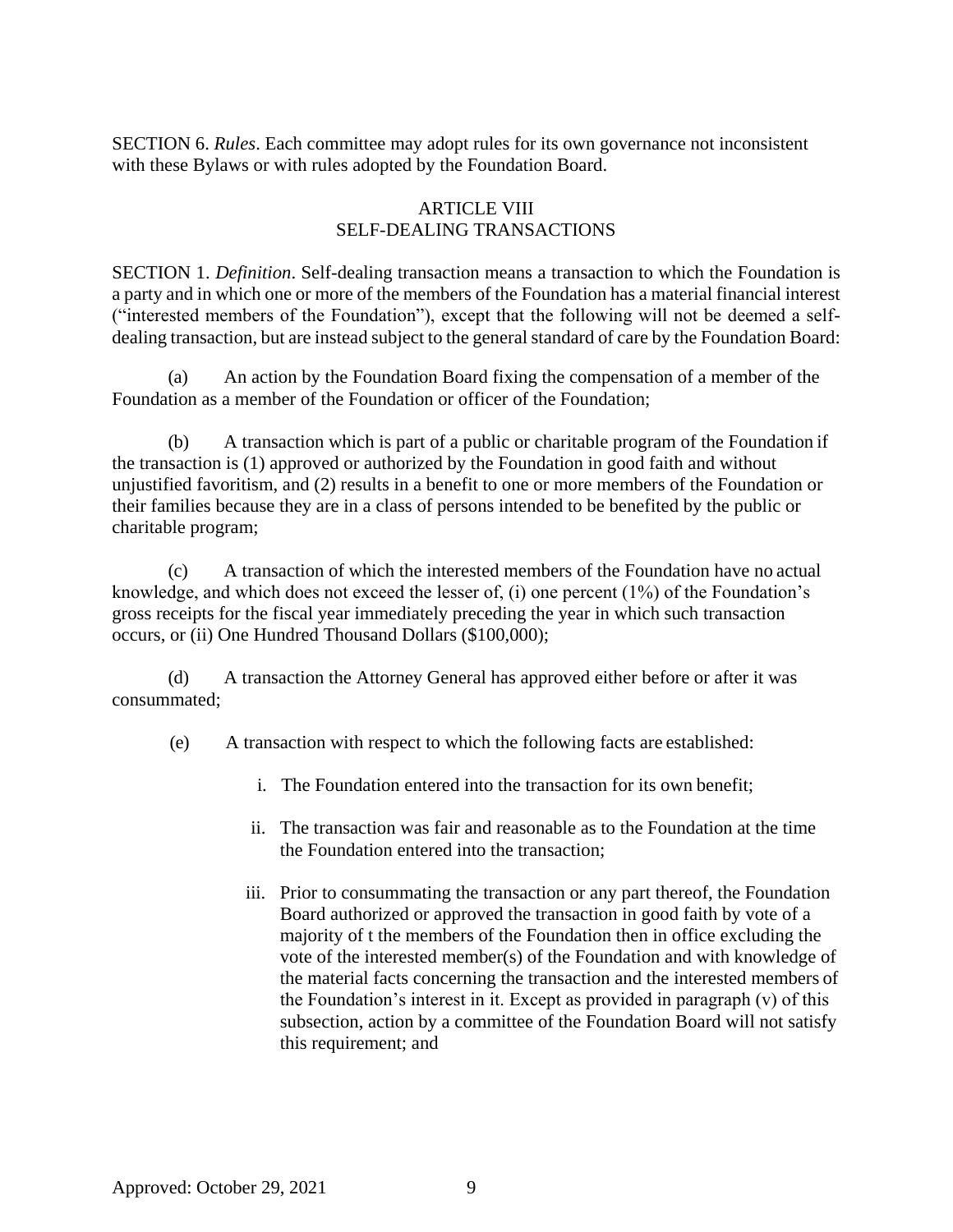- iv. Prior to authorizing or approving the transaction, the Foundation Board considered and in good faith determined after reasonable investigation under the circumstances that the Foundation could not have obtained a more advantageous arrangement with reasonable effort under the circumstances, or the Foundation in fact could not have obtained a more advantageous arrangement with reasonable effort under the circumstances; or
- v. A committee or person authorized by the Foundation Board approved the transaction in a manner consistent with the standards prescribed for approval by the Foundation Board under this subsection; it was not reasonably practical to obtain approval of the Foundation Board prior to entering into the transaction; and the Foundation Board, after determining in good faith that the conditions set forth in this paragraph (v) were satisfied, ratified the transaction at its next meeting by a vote of a majority of the members of the Foundation then in office, excluding the vote of the interested members of the Foundation.

SECTION 2. *Interested Member of the Foundation's Vote*. In determining whether the Foundation Board had validly met to authorize or approve a self-dealing transaction, interested members of the Foundation may be counted in determining the presence of a quorum, but an interested member of the Foundation's vote cannot count toward the required majority for such authorization, approval, or ratification.

SECTION 3. *Committee Approval*. A Foundation Board committee may approve a self-dealing transaction in a manner consistent with the standards prescribed for approval by the Foundation Board if it was not reasonably practical to obtain approval of the Foundation Board prior to entering into the transaction and the Foundation Board determines in good faith that the committee met the same requirements the Foundation Board would have had to meet in approving the transaction, and the Foundation Board ratifies the transaction at its next meeting by vote of a majority of the members of the Foundation then in office without counting the vote of the interested member of the Foundation or members of the Foundation.

SECTION 4. *Prior Approval by the Attorney General*. The Foundation may seek the approval of the Attorney General before consummation of a self-dealing transaction by application setting forth all relevant and material facts.

SECTION 5. *Persons Liable and Extent of Liability*. If a self-dealing transaction has not been approved as provided above, the interested member of the Foundation may be required to do such things and pay such damages as in the discretion of a court will provide an equitable and fair remedy to the Foundation, taking into account any benefit received by it and whether the interested member of the Foundation acted in good faith and with the intent to further the Foundation's best interests.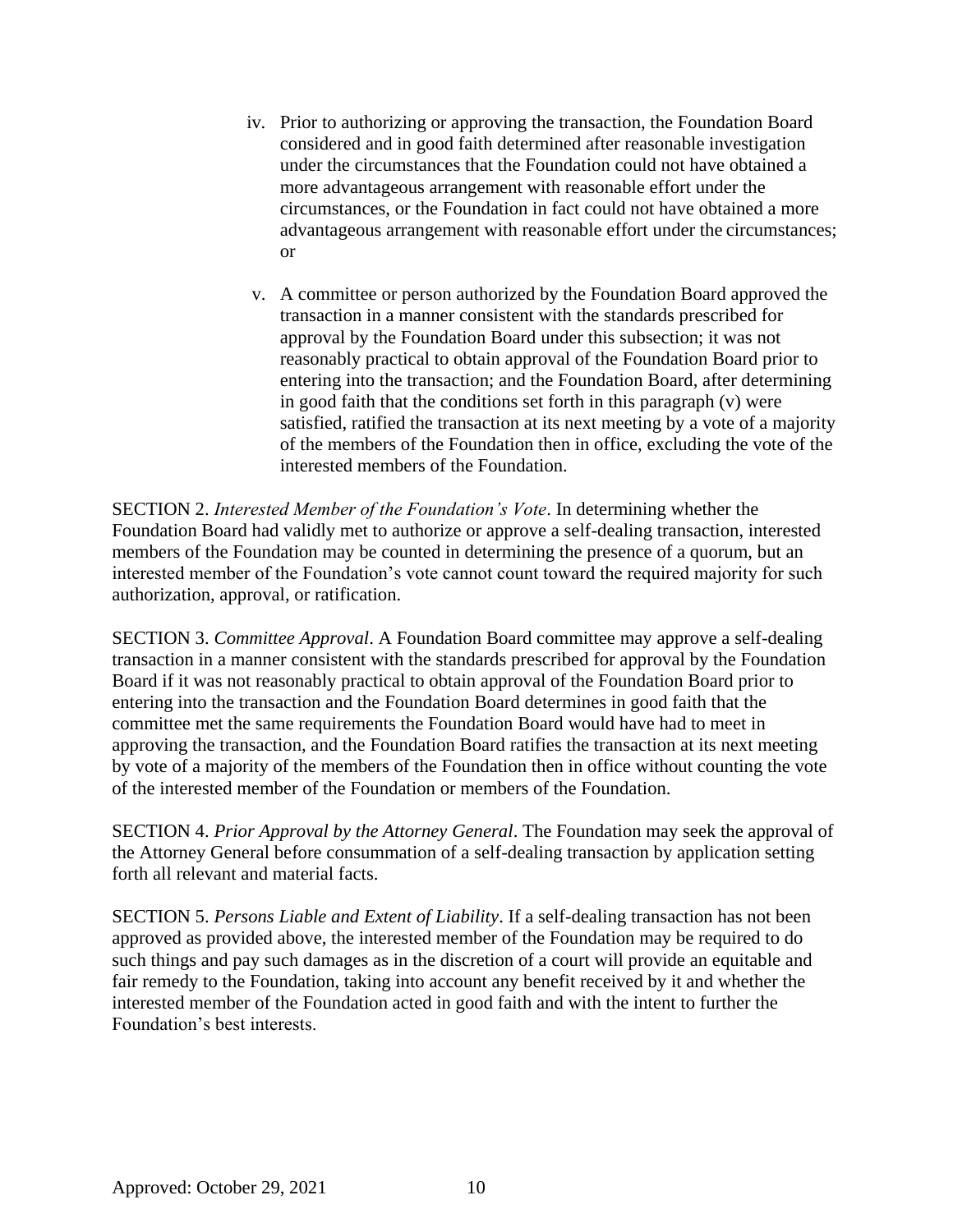SECTION 6. *Statute of Limitations*. An action to remedy an improper self-dealing transaction, brought by a proper party as defined by Section 5233(c) of the California Nonprofit Corporation Law to remedy an improper self-dealing transaction, must be commenced either:

(a) within two (2) years after written notice setting forth the material facts ofthe transaction was filed with the Attorney General in accordance with the Attorney General's regulations; or

(b) if no such notice is filed, within ten (10) years after the cause of action accrued.

SECTION 7. *Foundation Loans and Advances*. The Foundation shall not make any loan of money or property to or guarantee the obligation of any member of the Foundation or officer, unless approved by a majority vote of the Foundation Board of Directors at any regularly scheduled or special meeting at which a quorum is present. Upon approval of the Foundation Board of Directors, the Foundation may advance money to a member of the Foundation Board of Directors for expenses reasonably anticipated to be incurred in the performance of the duties of such officer. In the absence of such advance, the member of the Foundation would be entitled to be reimbursed for such expenses by the Foundation.

SECTION 8. *Annual Statement of Certain Transactions*. Pursuant to Section 6322 of the California Nonprofit Corporation Law, the Foundation shall furnish an annual statement of certain transactions and indemnifications described in Corporations Code Section 6322 to each of the members of the Foundation not later than 120 days after the close of the fiscal year. The requirement for an annual statement under this Section 8 may be satisfied by including the information set forth in Corporations Code Section 6322 in the annual report provided to members of the Foundation pursuant to Article X, Section 2 herein.

# ARTICLE IX FOUNDATION FUNDS

SECTION 1. *Solicitation*. Pursuant to such plan or campaign as may be agreed upon the Foundation Board shall actively solicit participation, in the form of donors, to the Foundation from persons, firms, foundations, or organizations subscribing to the objectives and purposes of this Foundation.

SECTION 2. *General Fund*. All funds collected pursuant to Article IX, Section 1, herein, shall be aggregated and shall be known as the San Diego City College Foundation General Fund (hereinafter called "General Fund"). Said funds shall be deposited in such depository or depositories as may be approved by the Foundation Board. No disbursement shall be made from the General Fund unless authorized by resolution by the Foundation Board. All disbursements shall be over the signature of the Chair of the Foundation Board, or designees prescribed by the Foundation Board.

SECTION 3. *Restricted Funds* .The exception to the practice of collecting monies into the General Fund pursuant to Article IX, Section 2, herein, shall be the segregation, into restricted funds, of those moneys specifically earmarked for distribution to particular designated, programs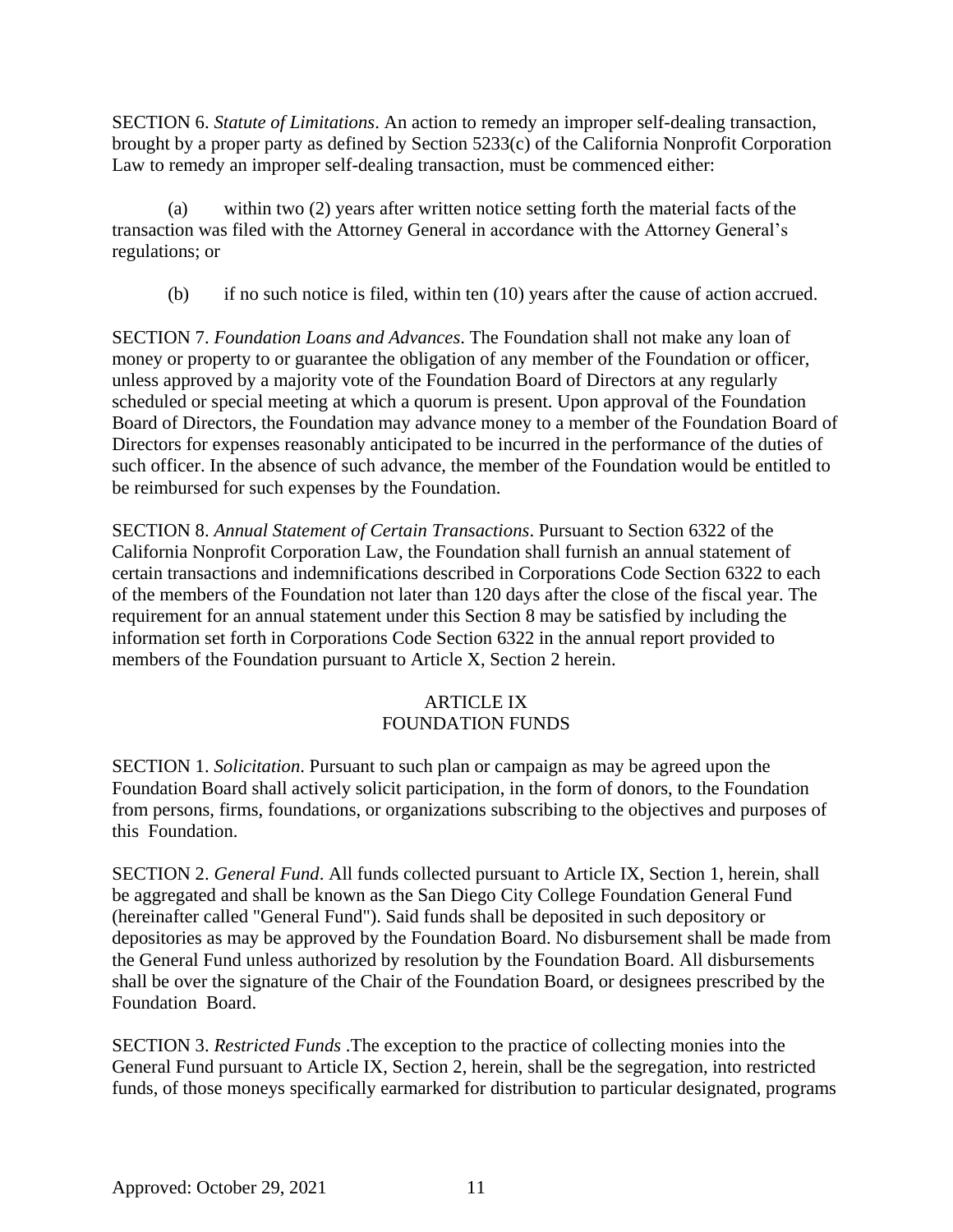or projects. All such, restricted funds shall be so designated by their donors, and shall be segregated as to all accounting and disbursement functions. Said funds shall be deposited in such depository or depositories as may be approved by the Foundation Board. No disbursement shall be made from the Restricted Fund unless authorized by resolution by the Foundation Board. All disbursements shall be over the signature of the Chair of the Foundation Board, or designees prescribed by the Foundation Board.

## ARTICLE X OTHER PROVISIONS

SECTION 1. *Validity of Instruments*. Subject to the provisions of applicable law, the Foundation Board may authorize any member of the Foundation, officer or officers, agent or agents of the Foundation, in addition to the officers so authorized by these Bylaws, to enter into any note, mortgage, evidence of indebtedness, contract, conveyance, or other instrument in writing, and any assignment or endorsement thereof, in the name of and on behalf of the Foundation. Such authority may be general or confined to specific instances, and shall be valid and binding on the Foundation in the absence of actual knowledge on the part of the other person that the signing officers had no authority to execute the same. Any such instruments may be signed by any other person(s) and in such manner as from time to time shall be determined by the Foundation Board and, unless so authorized by the Foundation Board, no officer, agent, or employee shall have any power or authority to bind the Foundation by any contract or engagement or to pledge its credit or to render it liable for any purpose or amount. Nothing herein shall change the specific requirements of Article IX and Article X.

SECTION 2. *Annual Report*. Pursuant to Section 6321 of the California Nonprofit Corporation Law, within 120 days after the close of its fiscal year the Foundation shall send, by U.S. mail or by electronic transmission, to each Member of the Foundation and any other persons as may be designated by the Foundation Board, a report containing the following information in reasonable detail:

a) The assets and liabilities, including the trust funds, of the Foundation as of the end of the fiscal year.

b) The principal changes in the assets and liabilities, including trust funds, during the fiscal year.

c) The revenue or receipts of the Foundation, both unrestricted and restricted to particular purposes, for the fiscal year.

d) The expenses or disbursements of the Foundation, for both general and restricted purposes, during the fiscal year.

SECTION 3. *Checks, Drafts. etc*. All checks, drafts or orders for the payment of money, notes or other evidences of indebtedness issued in the name of the Foundation, shall be signed by such officer or officers, agent or agents of the Foundation and in such manner determined by resolution of the Foundation Board. All such instruments shall be signed by the Treasurer and/or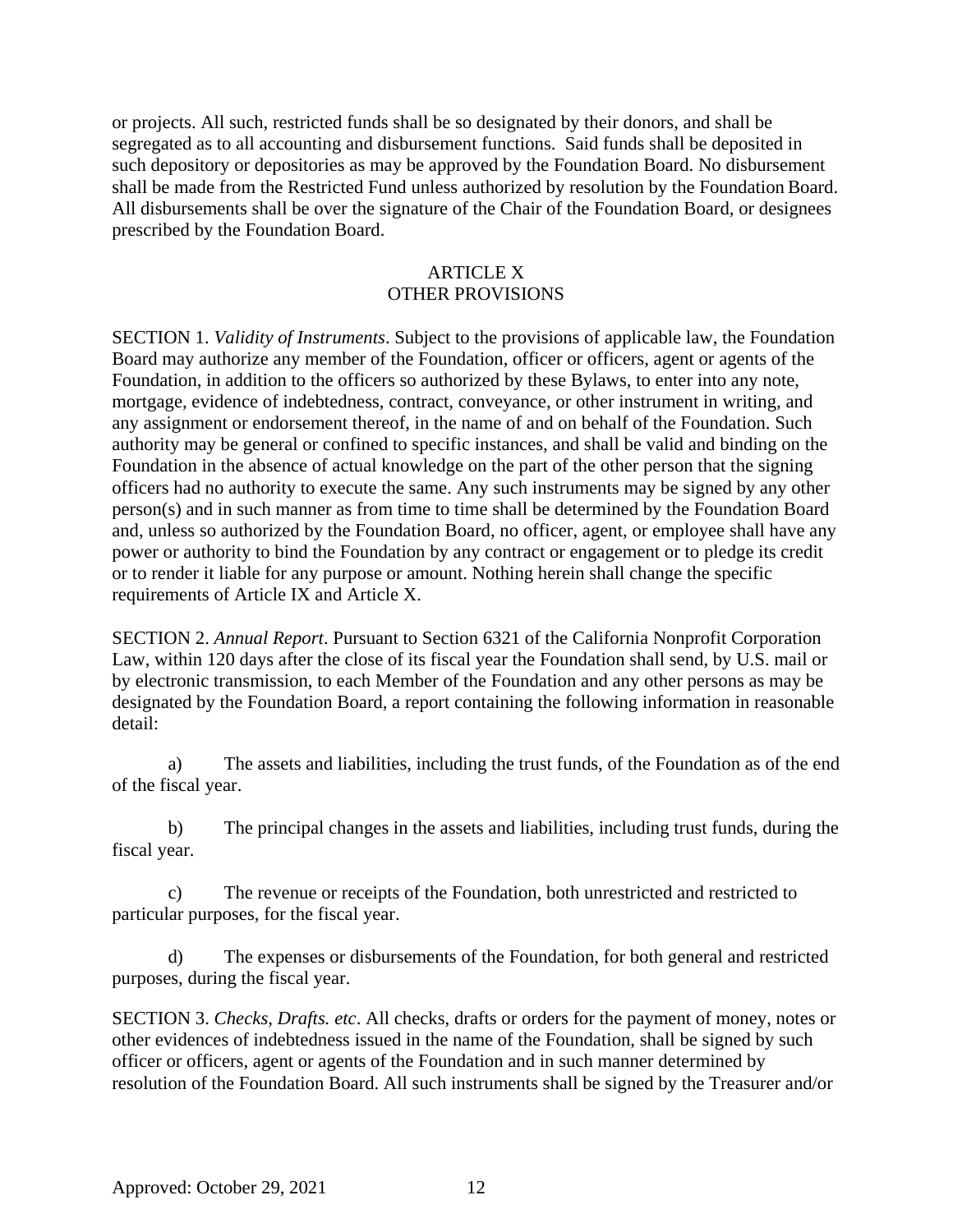other signors as designated by the Foundation Board. However, nothing herein shall change the specific requirements of Article X.

SECTION 4. *Deposits*. All funds of the Foundation shall be deposited in the General Fund of the Foundation in such banks, trust companies or other depositories as the Foundation Board may select.

SECTION 5. *Gifts*. The Foundation Board may accept on behalf of the Foundation any contribution, gift bequest or devise for the general purposes or for any special purpose of the Foundation, and such gifts shall be added to the General Fund unless otherwise specified.

SECTION 6. *Books and Records*. The Foundation shall keep correct and complete books and records of account and shall also keep minutes of the proceedings of the Foundation Board and of its committees. The Foundation shall keep at its registered or principal office a record giving the names and addresses of the members of the Foundation. All books and records of the Foundation may be inspected by any Member of the Foundation, or their agent or attorney, for any proper purpose at any reasonable time at the Foundation Board member's expense.

SECTION 7. *Public Inspection and Disclosure.* The Foundation shall have available for public inspection at its principal office a copy of each of its annual exempt organization information returns for each of the last three years and a copy of its state and federal applications for recognition of exemption.

SECTION 8. *Construction and Definitions.* Unless the context otherwise requires, the general provisions, rules of construction, and definitions contained in the California Nonprofit Corporation Law shall govern the construction of these Bylaws.

SECTION 9. *Fiscal Year.* The fiscal year of the Foundation shall begin on the first day of July and end on the last day of June in each year.

### ARTICLE XI DUES AND ASSESSMENTS

SECTION 1. *Annual Dues*. The Foundation Board may determine the amount of annual dues, if any, payable to the Foundation by members of the Foundation, and/or the levels of contribution by scholarship donors which qualify for certain incentive programs. The Foundation Board may also determine when such dues or donations are payable and the consequences of default of payment in dues. Dues of a minimum of \$1000.00, annually payable by the end of each fiscal year.

SECTION 2. *Assessments*. There shall be no assessments.

## ARTICLE XII INDEMNIFICATION AND INSURANCE